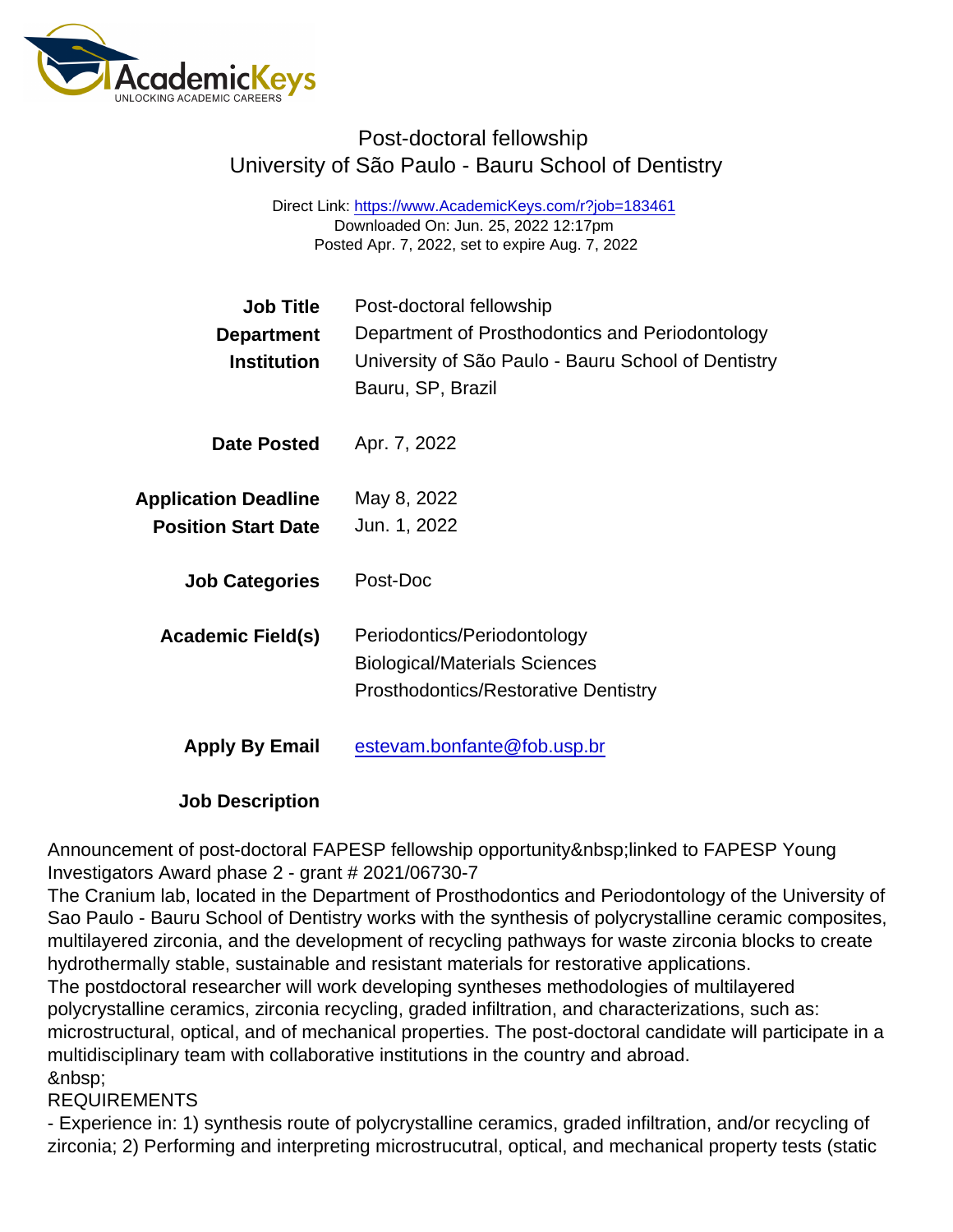## Post-doctoral fellowship University of São Paulo - Bauru School of Dentistry

Direct Link: <https://www.AcademicKeys.com/r?job=183461> Downloaded On: Jun. 25, 2022 12:17pm Posted Apr. 7, 2022, set to expire Aug. 7, 2022

and accelerated lifetime test), as well as fractographic and Weibull analyses.\*

\* The presence of international publications in journals of selective editorial policy and high impact factor in the field of the project, in the candidate' CV will be the main criteria for acceptance of proven experience.

- Fluent english (speaking, reading, and writing)

- Full time dedication to the project

- The candidate should have concluded the doctorate degree less than seven years before the beginning of this post-doctoral fellowship

APPLICATIONS

Via email to Prof. Dr. Estevam A. Bonfante - estevam.bonfante@fob.usp.br until May 8, with Curriculum vitae (CV) attached.

&nbsp:

**SELECTION** 

&nbsp:

This post-doctoral fellowship opportunity is open to candidates of all nationalities. The selection will be made based on the candidates CV, focused on the publication records within the field of the project. Candidates may be invited for an interview (personal or videocall).

The scholarship will be granted for 24 months in the amount of BRL 8,479.20 per month. A technical reserve, equivalent to 15% of the annual value of the scholarship will be provided to cover project related expenses.

Contact Information

Please reference Academickeys in your cover letter when applying for or inquiring about this job announcement.

| Contact | Estevam Bonfante                                    |
|---------|-----------------------------------------------------|
|         | Department of Prosthodontics and Periodontology     |
|         | University of São Paulo - Bauru School of Dentistry |
|         | Al Otávio Pinheiro Brisolla 9-75                    |
|         | Bauru, SP                                           |
|         | <b>Brazil</b>                                       |